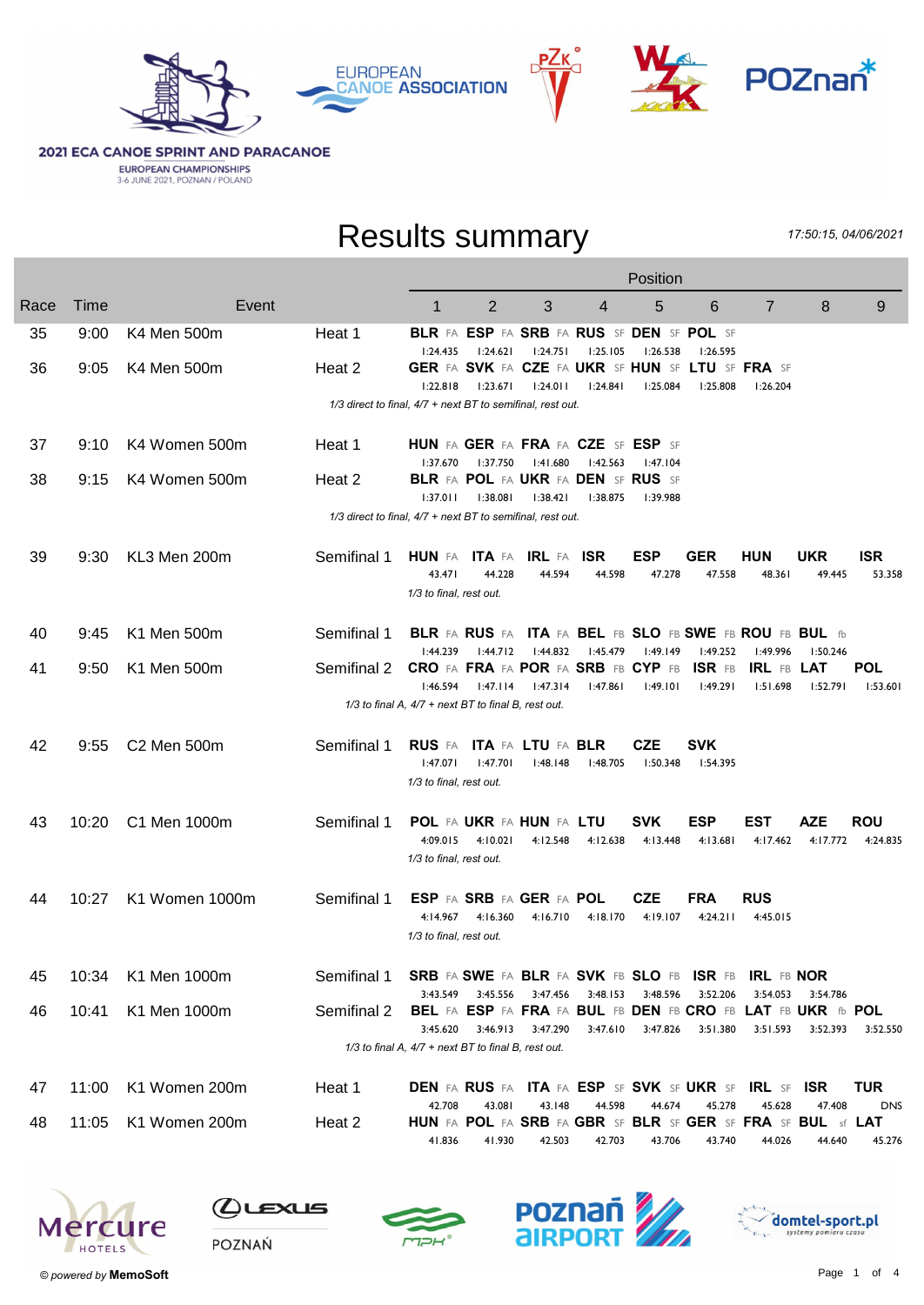





**2021 ECA CANOE SPRINT AND PARACANOE EUROPEAN CHAMPIONSHIPS**<br>3-6 JUNE 2021, POZNAN / POLAND

### Results summary

17:50:15, 04/06/2021

|      |       |               |                                                            |                                                                        |          |          |          | Position                                            |                                                                   |                        |                        |                        |
|------|-------|---------------|------------------------------------------------------------|------------------------------------------------------------------------|----------|----------|----------|-----------------------------------------------------|-------------------------------------------------------------------|------------------------|------------------------|------------------------|
| Race | Time  | Event         |                                                            | 1                                                                      | 2        | 3        | 4        | 5                                                   | 6                                                                 | 7                      | 8                      | 9                      |
|      |       |               | 1/3 direct to final, 4/7 + next BT to semifinal, rest out. |                                                                        |          |          |          |                                                     |                                                                   |                        |                        |                        |
| 50   | 11:15 | C1 Men 200m   | Heat 1                                                     | BLR FA RUS FA GEO FA LTU SF FRA SF<br>41.680                           | 41.867   | 42.783   | 44.377   | 45.270                                              |                                                                   |                        |                        |                        |
| 51   | 11:20 | C1 Men 200m   | Heat 2                                                     | ESP FA UKR FA HUN FA POL SF<br>41.697                                  | 42.813   | 42.917   | 43.147   | <b>ITA</b> SF<br>52.587                             |                                                                   |                        |                        |                        |
|      |       |               | 1/3 direct to final, 4/7 + next BT to semifinal, rest out. |                                                                        |          |          |          |                                                     |                                                                   |                        |                        |                        |
| 52   | 11:25 | K1 Men 200m   | Heat 1                                                     | 36.824                                                                 | 37.157   | 37.714   | 38.007   | 38.581                                              | <b>ITA FA RUS SF FRA SF SLO SF LAT SF EST SF CZE SF</b><br>41.471 | 50.801                 |                        |                        |
| 53   | 11:30 | K1 Men 200m   | Heat 2                                                     | HUN FA ESP SF SRB SF POL SF LTU SF POR SF CYP SF<br>36.399             | 36.409   | 36.929   | 37.109   | 37.406                                              | 37.929                                                            | 42.516                 |                        |                        |
| 54   | 11:35 | K1 Men 200m   | Heat 3                                                     | GBR FA SWE SF UKR SF GEO SF BLR SF TUR<br>36.143                       | 37.216   | 37.283   | 37.566   | 39.290                                              | <b>DNS</b>                                                        |                        |                        |                        |
|      |       |               |                                                            | 1st to final A, 2/7 to semifinal, rest out.                            |          |          |          |                                                     |                                                                   |                        |                        |                        |
| 55   | 11:40 | C1 Women 200m | Heat 1                                                     | RUS FA UKR FA CRO FA BLR SF CZE SF ESP SF                              |          |          |          |                                                     |                                                                   |                        |                        |                        |
| 56   | 11:45 | C1 Women 200m | Heat 2                                                     | 49.277<br>POL FA GER FA FRA FA HUN SF ROU SF BUL SF                    | 49.647   | 51.217   | 51.627   | 54.151                                              | 56.404                                                            |                        |                        |                        |
|      |       |               | 1/3 direct to final, 4/7 + next BT to semifinal, rest out. | 49.777                                                                 | 50.427   | 52.647   | 52.714   | 53.421                                              | 53.831                                                            |                        |                        |                        |
| 57   | 12:00 | C2 Men 1000m  | Semifinal 1                                                | <b>HUN</b> FA ITA FA ESP FA SVK<br>3:57.512<br>1/3 to final, rest out. | 3:57.920 | 3:57.992 | 3:58.648 | <b>CZE</b><br>3:59.892                              |                                                                   |                        |                        |                        |
| 58   | 12:07 | K2 Men 1000m  | Semifinal 1                                                | <b>BLR FA LTU FA SRB FA ESP</b><br>3:25.608<br>1/3 to final, rest out. | 3:25.895 | 3:26.939 | 3:27.965 | <b>NOR</b><br>3:28.109                              | <b>DEN</b><br>3:28.255                                            | <b>CZE</b><br>3:31.109 | <b>BUL</b><br>3:31.712 | FRA<br>3:32.792        |
| 59   | 12:25 | K2 Women 200m | Heat 1                                                     | SLO FA POL FA UKR FA AUT SF ESP SF SVK SF                              |          |          |          |                                                     |                                                                   |                        |                        |                        |
| 60   | 12:30 | K2 Women 200m | Heat 2                                                     | 38.035<br>HUN FA GER FA RUS FA SRB SF BLR SF                           | 38.448   | 39.095   | 39.095   | 40.835                                              | 41.532<br><b>ITA</b> SF                                           |                        |                        |                        |
|      |       |               | 1/3 direct to final, 4/7 + next BT to semifinal, rest out. | 38.867                                                                 | 38.920   | 39.047   | 40.824   | 41.164                                              | 44.384                                                            |                        |                        |                        |
| 61   | 12:35 | K2 Men 200m   | Heat 1                                                     | RUS FA ESP FA BLR FA FRA SF UKR SF FIN SF                              |          |          |          |                                                     |                                                                   |                        |                        |                        |
| 62   | 12:40 | K2 Men 200m   | Heat 2                                                     | 33.251                                                                 | 33.714   | 33.751   | 34.074   | 34.174<br>ITA FA LTU FA HUN FA POL SF SRB SF CZE SF | 34.905                                                            |                        |                        |                        |
|      |       |               | 1/3 direct to final, 4/7 + next BT to semifinal, rest out. | 32.680                                                                 | 33.436   | 33.576   | 33.684   | 38.036                                              | 39.200                                                            |                        |                        |                        |
| 63   | 12:55 | C1 Men 500m   | Semifinal 1                                                | FRA FA RUS FA UKR FA HUN<br>2:00.328                                   | 2:00.878 | 2:01.305 | 2:01.452 | <b>EST</b><br>2:03.635                              | <b>POL</b><br>2:04.082                                            | <b>SVK</b><br>2:04.442 | <b>ESP</b><br>2:04.502 | <b>ROU</b><br>2:10.800 |



 $Q$ ustus





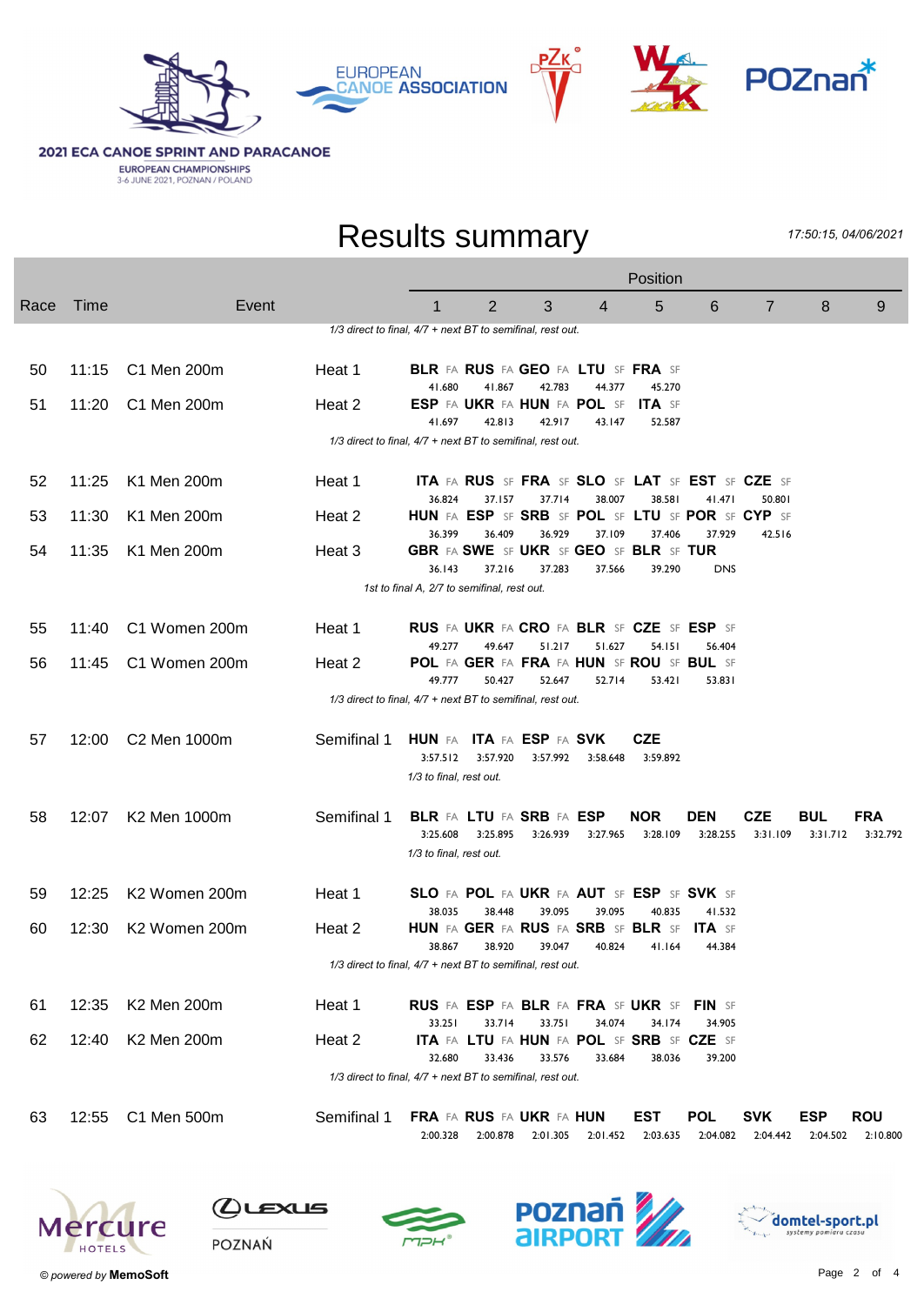



**2021 ECA CANOE SPRINT AND PARACANOE EUROPEAN CHAMPIONSHIPS**<br>3-6 JUNE 2021, POZNAN / POLAND

## Results summary

17:50:15, 04/06/2021

|      |       |                         | Position    |                                                                |                        |                                             |                        |                          |                        |                        |                        |                        |
|------|-------|-------------------------|-------------|----------------------------------------------------------------|------------------------|---------------------------------------------|------------------------|--------------------------|------------------------|------------------------|------------------------|------------------------|
| Race | Time  | Event                   |             | 1                                                              | 2                      | 3                                           | 4                      | 5                        | $6\phantom{1}6$        | $\overline{7}$         | $\bf 8$                | 9                      |
| 64   | 13:00 | K2 Women 500m           | Semifinal 1 | 1/3 to final, rest out.<br>1:51.493<br>1/3 to final, rest out. | 1:51.793               | <b>RUS FA AUT FA SVK FA FRA</b><br>1:53.263 | 1:53.387               | <b>UKR</b><br>1:53.627   | <b>ITA</b><br>1:54.617 | <b>DEN</b><br>1:54.670 | <b>CZE</b><br>I:55.470 | <b>ESP</b><br>2:05.207 |
| 65   | 13:45 | K1 Men 500m             | Final B     | <b>SWE</b><br>1:44.435                                         | BEL<br>1:44.799        | <b>SRB</b><br>1:46.125                      | <b>CYP</b><br>1:46.239 | <b>SLO</b><br>1:46.572   | <b>ISR</b><br>1:47.259 | IRL<br>I:47.299        | <b>ROU</b><br>I:48.089 | <b>BUL</b><br>1:48.889 |
| 66   | 14:06 | K2 Women 1000m          | Final A     | <b>HUN</b><br>3:40.532                                         | <b>ESP</b><br>3:45.961 | <b>POL</b><br>3:49.285                      | <b>UKR</b><br>3:50.352 | <b>BLR</b><br>3:51.075   | <b>SVK</b><br>3:54.972 | <b>RUS</b><br>3:55.879 | <b>ROU</b><br>4:00.366 |                        |
| 67   | 14:17 | K4 Men 1000m            | Final A     | <b>BLR</b><br>3:02.023                                         | <b>HUN</b><br>3:02.696 | <b>RUS</b><br>3:03.850                      | <b>SRB</b><br>3:04.607 | <b>ESP</b><br>3:04.923   | <b>UKR</b><br>3:05.470 | <b>SVK</b><br>3:05.847 | <b>POL</b><br>3:08.867 |                        |
| 68   | 14:32 | C1 Women 500m           | Final A     | <b>UKR</b><br>2:07.235                                         | <b>HUN</b><br>2:13.332 | <b>BLR</b><br>2:13.345                      | <b>POL</b><br>2:14.495 | <b>CZE</b><br>2:16.132   | <b>CRO</b><br>2:16.192 | <b>ROU</b><br>2:17.458 | <b>RUS</b><br>2:28.229 | <b>ESP</b><br>2:30.093 |
| 69   | 14:47 | C <sub>2</sub> Men 500m | Final A     | <b>RUS</b><br>1:44.915                                         | <b>GER</b><br>l:44.989 | <b>UKR</b><br>1:45.215                      | <b>HUN</b><br>1:45.475 | <b>ESP</b><br>l:45.682   | <b>ROU</b><br>l:46.042 | <b>POL</b><br>l:47.282 | <b>ITA</b><br>1:48.016 | LTU<br>l:49.486        |
| 70   | 15:02 | K1 Men 500m             | Final A     | <b>HUN</b><br>1:40.831                                         | <b>POR</b><br>1:42.138 | <b>CZE</b><br>l:42.391                      | <b>RUS</b><br>1:43.398 | <b>ITA</b><br>1:44.305   | <b>FRA</b><br>1:44.458 | <b>CRO</b><br>1:45.031 | <b>ESP</b><br>1:46.171 | <b>BLR</b><br>1:47.338 |
| 71   | 16:07 | VL3 Women 200m          | Final A     | <b>UKR</b><br>1:01.137                                         | <b>RUS</b><br>1:01.167 | <b>GER</b><br>1:06.724                      | <b>POL</b><br>1:16.098 | <b>HUN</b><br><b>DNS</b> |                        |                        |                        |                        |
| 72   | 16:12 | VL3 Men 200m            | Final A     | <b>IRL</b><br>50.308                                           | <b>ESP</b><br>50.408   | <b>FRA</b><br>50.688                        | <b>ITA</b><br>51.221   | <b>AUT</b><br>51.258     | <b>POL</b><br>51.281   | <b>RUS</b><br>51.378   | <b>RUS</b><br>51.998   | <b>ESP</b><br>52.968   |
| 73   |       | 16:17 VL2 Women 200m    | Final A     | <b>RUS</b><br>1:00.465                                         | <b>GER</b><br>1:03.799 | <b>ITA</b><br>1:08.822                      |                        |                          |                        |                        |                        |                        |
| 74   |       | 16:22 VL2 Men 200m      | Final A     | <b>POR</b><br>53.437                                           | <b>ESP</b><br>54.444   | <b>HUN</b><br>54.567                        | <b>RUS</b><br>55.137   | <b>HUN</b><br>55.687     | <b>BLR</b><br>56.087   | <b>UKR</b><br>56.714   | <b>BLR</b><br>56.797   | <b>POL</b><br>57.744   |
| 75   |       | 16:27 VL1 Women 200m    | Final A     | <b>GER</b><br>1:23.135                                         | <b>GER</b><br>1:25.308 |                                             |                        |                          |                        |                        |                        |                        |